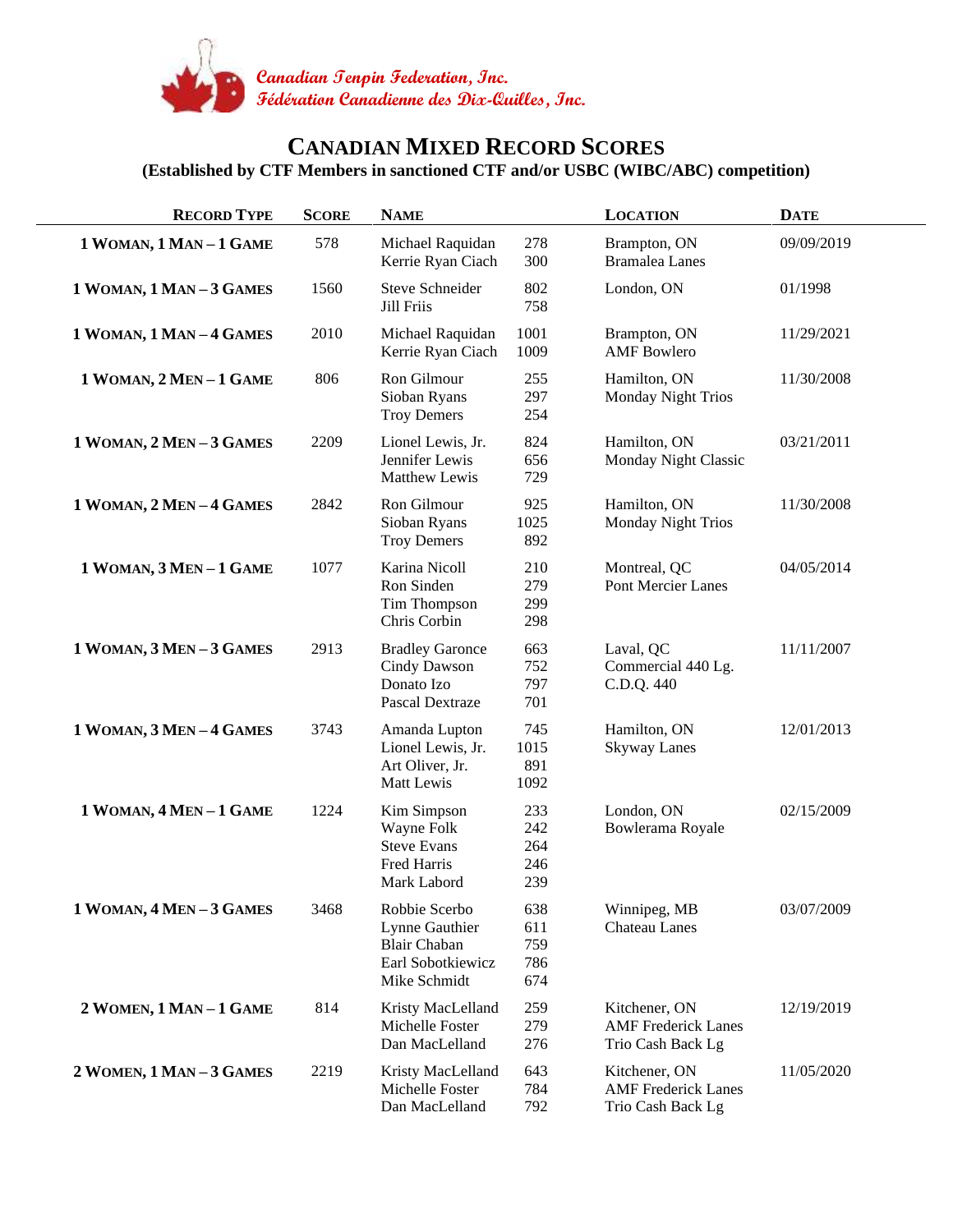

**Canadian Tenpin Federation, Inc. Fédération Canadienne des Dix-Quilles, Inc.**

| 2 WOMEN, 1 MAN-4 GAMES | 2813 | <b>Insta Box</b><br>Teri Elko<br>Melody Savage<br>Mark Soriano                                         | 915<br>898<br>1000              | Winnipeg, MB<br>Laverendrye Bowl              | 10/29/2013 |
|------------------------|------|--------------------------------------------------------------------------------------------------------|---------------------------------|-----------------------------------------------|------------|
| 2 WOMEN, 2 MEN-1 GAME  | 1078 | <b>Bradley Garonce</b><br>Cindy Dawson<br>Karine Rapagna<br>Pascal Dextraze                            | 254<br>246<br>278<br>300        | Laval, QC<br>440 Commercial Lg.<br>C.D.Q. 440 | 12/22/2009 |
| 2 WOMEN, 2 MEN-3 GAMES | 2886 | <b>Bradley Garonce</b><br>Cindy Dawson<br>Karine Rapagna<br>Pascal Dextraze                            | 705<br>703<br>743<br>835        | Laval, QC<br>440 Commercial Lg.<br>C.D.Q. 440 | 11/17/2009 |
| 2 WOMEN, 2 MEN-4 GAMES | 3821 | Lucien Casagrande<br>Donna McLennan<br>Sharon Tataryn<br>Ken Hunter                                    | 1001<br>798<br>1029<br>993      | Winnipeg, MB<br><b>Chateau Lanes</b>          | 03/20/2006 |
| 2 WOMEN, 3 MEN-1 GAME  | 1276 | Satellite Fish Company<br>Donna Dreidger<br>Eric Fisher<br>Tony Latham<br>Fred Lobbezoo<br>Ken Grexton | 298<br>231<br>267<br>213<br>267 | Victoria, BC                                  | 1989       |
| 2 WOMEN, 3 MEN-3 GAMES | 3357 | Don Morneau<br>Donna Purych<br>Sandra Morneau<br><b>Gary Stossel</b><br>Steve Purych                   | 682<br>598<br>663<br>674<br>740 | Victoria, BC                                  | 1993       |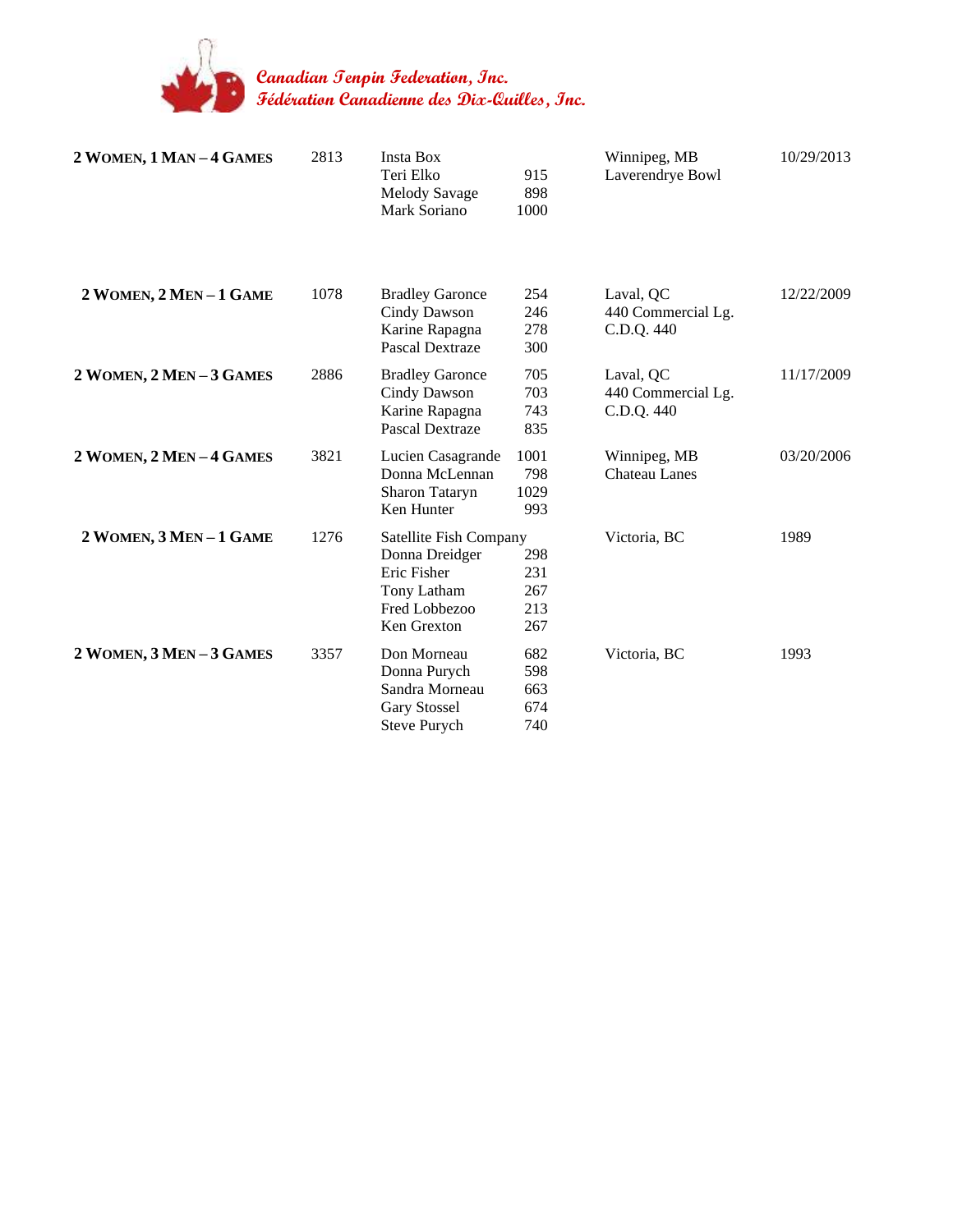

## **POINTAGES RECORDS CANADIENS DES COMPÉTITIONS MIXTES (réalisés par des members de la FCDQ lors de compétitions sanctionnées FCDQ et USBC (ABC/WIBC)**

| <b>TYPE DE RECORD</b>         | <b>POINTAGE</b> | <b>NOM</b>                                                                                  |                                 | <b>ENDROIT</b>                                                   | <b>DATE</b> |
|-------------------------------|-----------------|---------------------------------------------------------------------------------------------|---------------------------------|------------------------------------------------------------------|-------------|
| 1 FEMME, 1 HOMME - 1 PARTIE   | 578             | Michael Raquidan<br>Kerrie Ryan Ciach                                                       | 278<br>300                      | Brampton, ON<br><b>Bramalea</b> Lanes                            | 09/09/2019  |
| 1 FEMME, 1 HOMME - 3 PARTIES  | 1560            | <b>Steve Schneider</b><br>Jill Friis                                                        | 802<br>758                      | London, ON                                                       | 01/1998     |
| 1 FEMME, 1 HOMME - 4 PARTIES  | 2010            | Michael Raquidan<br>Kerrie Ryan Ciach                                                       | 1001<br>1009                    | Brampton, ON<br><b>AMF</b> Bowlero                               | 11/29/2021  |
| 1 FEMME, 2 HOMMES - 1 PARTIE  | 806             | Ron Gilmour<br>Sioban Ryans<br><b>Troy Demers</b>                                           | 255<br>297<br>254               | Hamilton, ON<br>Monday Night Trios                               | 11/30/2008  |
| 1 FEMME, 2 HOMMES - 3 PARTIES | 2209            | Lionel Lewis, Jr.<br>Jennifer Lewis<br>Matthew Lewis                                        | 824<br>656<br>729               | Hamilton, ON<br>Monday Night Classic                             | 03/21/2011  |
| 1 FEMME, 2 HOMMES - 4 PARTIES | 2842            | Ron Gilmour<br>Sioban Ryans<br><b>Troy Demers</b>                                           | 925<br>1025<br>892              | Hamilton, ON<br><b>Monday Night Trios</b>                        | 11/30/2008  |
| 1 FEMME, 3 HOMMES - 1 PARTIE  | 1077            | Karina Nicoll<br>Ron Sinden<br>Tim Thompson<br>Chris Corbin                                 | 210<br>279<br>299<br>298        | Montreal, QC<br>Pont Mercier Lanes                               | 04/05/2014  |
| 1 FEMME, 3 HOMMES - 3 PARTIES | 2913            | <b>Bradley Garonce</b><br>Cindy Dawson<br>Donato Izo<br>Pascal Dextraze                     | 663<br>752<br>797<br>701        | Laval, QC<br>Commercial 440 Lg.<br>C.D.Q. 440                    | 11/11/2007  |
| 1 FEMME, 3 HOMMES - 4 PARTIES | 3743            | Amanda Lupton<br>Lionel Lewis, Jr.<br>Art Oliver, Jr.<br>Matt Lewis                         | 745<br>1015<br>891<br>1092      | Hamilton, ON<br><b>Skyway Lanes</b>                              | 12/01/2013  |
| 1 FEMME, 4 HOMMES - 1 PARTIE  | 1224            | Kim Simpson<br>Wayne Folk<br><b>Steve Evans</b><br>Fred Harris<br>Mark Labord               | 233<br>242<br>264<br>246<br>239 | London, ON<br>Bowlerama Royale                                   | 02/15/2009  |
| 1 FEMME, 4 HOMMES - 3 PARTIES | 3468            | Robbie Scerbo<br>Lynne Gauthier<br><b>Blair Chaban</b><br>Earl Sobotkiewicz<br>Mike Schmidt | 638<br>611<br>759<br>786<br>674 | Winnipeg, MB<br><b>Chateau Lanes</b>                             | 03/07/2009  |
| 2 FEMMES, 1 HOMME - 1 PARTIE  | 814             | Kristy MacLelland<br>Michelle Foster<br>Dan MacLelland                                      | 259<br>279<br>276               | Kitchener, ON<br><b>AMF</b> Frederick Lanes<br>Trio Cash Back Lg | 12/19/2019  |
| 2 FEMMES, 1 HOMME - 3 PARTIES | 2219            | Kristy MacLelland<br>Michelle Foster<br>Dan MacLelland                                      | 643<br>784<br>792               | Kitchener, ON<br><b>AMF</b> Frederick Lanes<br>Trio Cash Back Lg | 11/05/2020  |